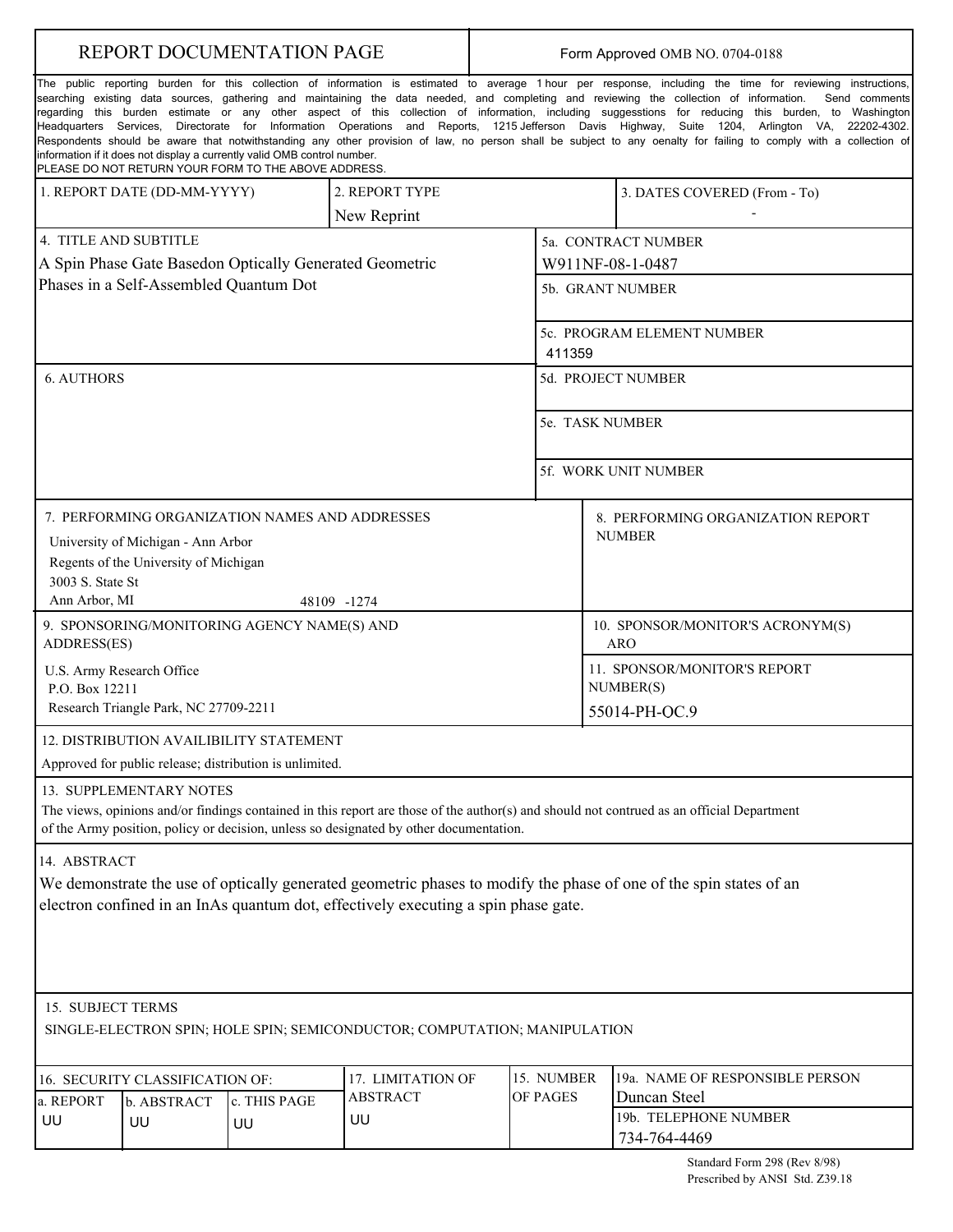## **Report Title**

A Spin Phase Gate Basedon Optically Generated Geometric Phases in a Self-Assembled Quantum Dot

### **ABSTRACT**

We demonstrate the use of optically generated geometric phases to modify the phase of one of the spin states of an electron confined in an InAs quantum dot, effectively executing a spin phase gate.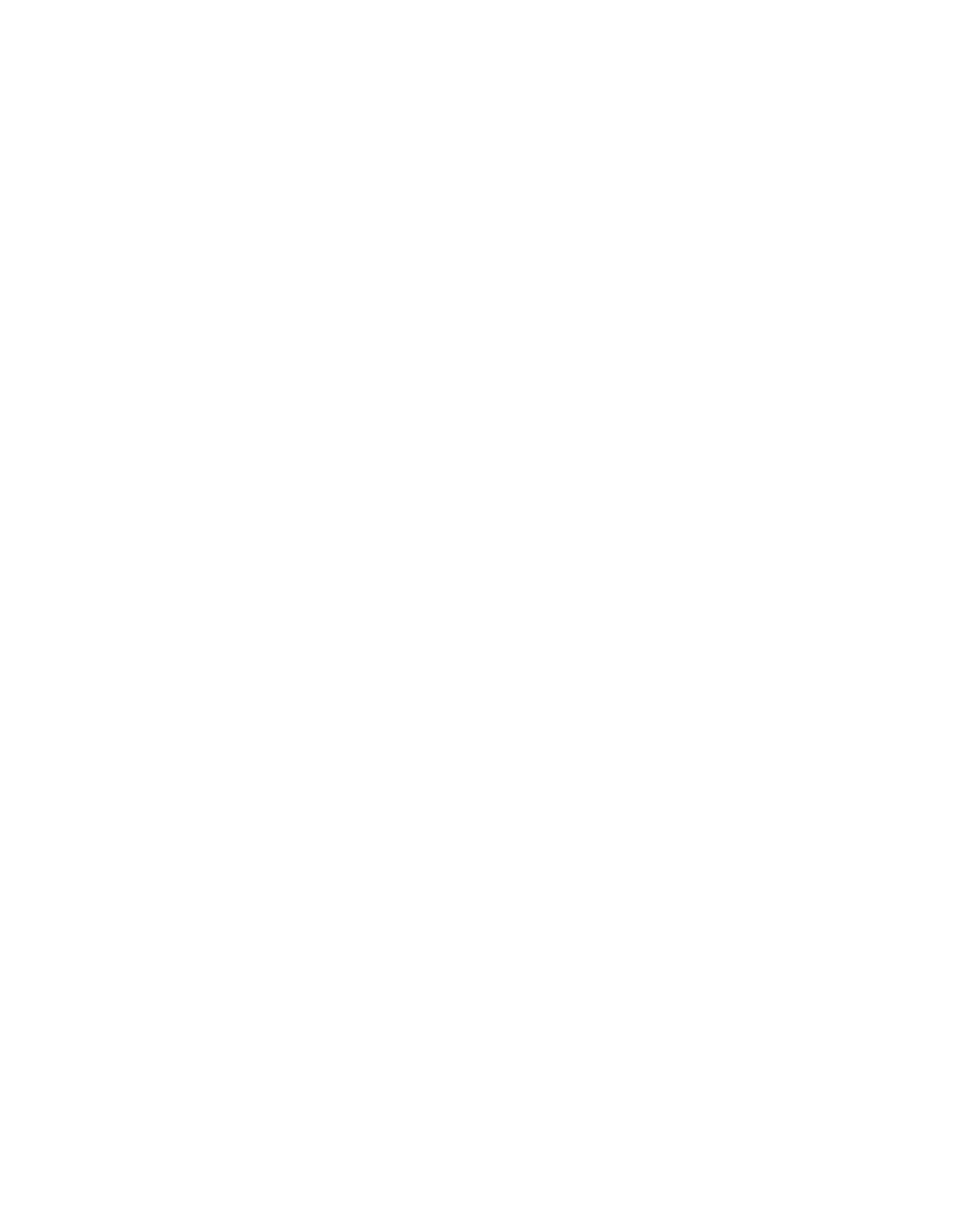# **REPORT DOCUMENTATION PAGE (SF298) (Continuation Sheet)**

Continuation for Block 13

ARO Report Number A Spin Phase Gate Basedon Optically Generate ... 55014.9-PH-QC

Block 13: Supplementary Note

© 2011 . Published in , Vol. , (). DoD Components reserve a royalty-free, nonexclusive and irrevocable right to reproduce, publish, or otherwise use the work for Federal purposes, and to authroize others to do so (DODGARS §32.36). The views, opinions and/or findings contained in this report are those of the author(s) and should not be construed as an official Department of the Army position, policy or decision, unless so designated by other documentation.

Approved for public release; distribution is unlimited.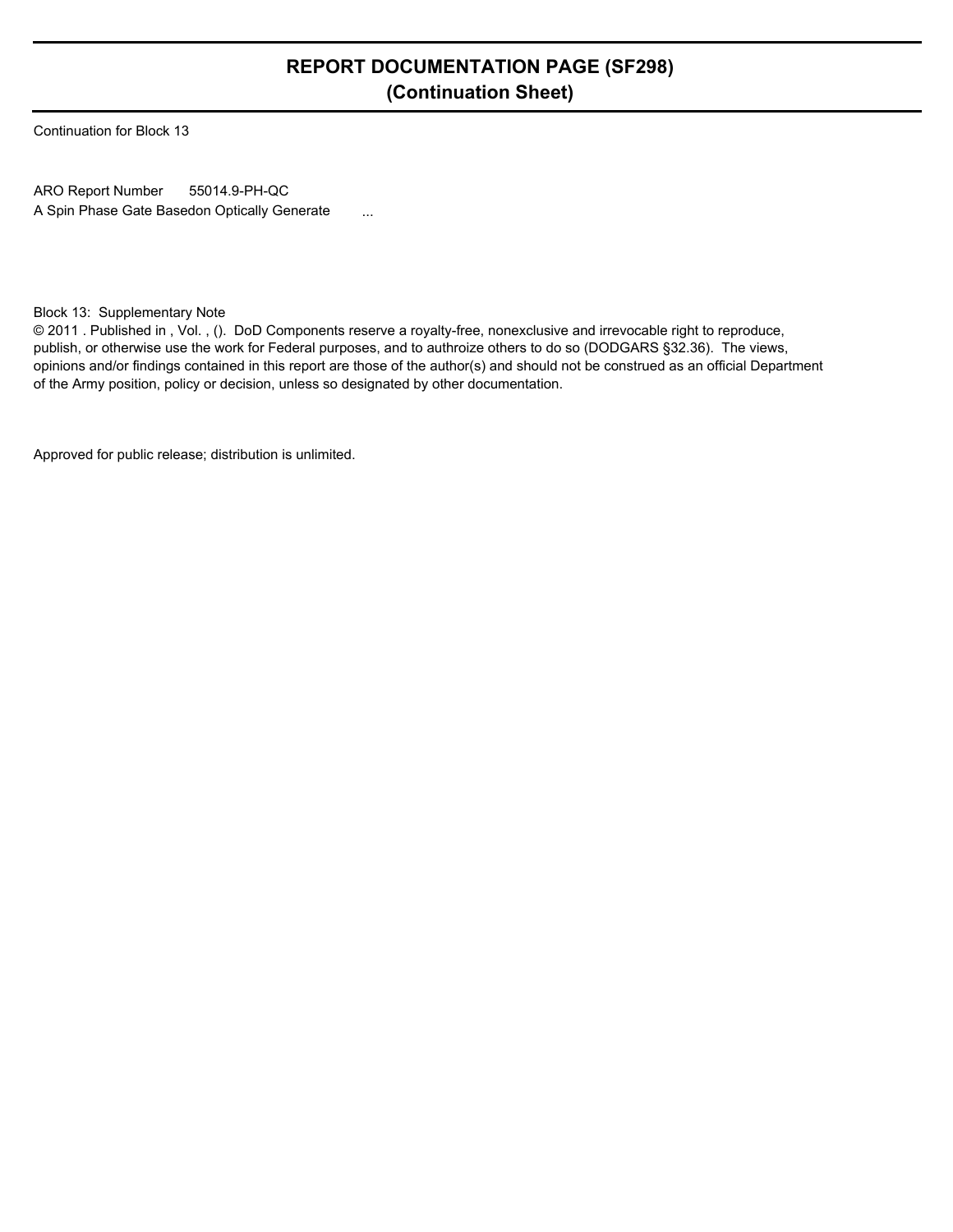# **A Spin Phase Gate Based on Optically Generated Geometric Phases in a Self-Assembled Quantum Dot**

**Erik D. Kim, Katherine Truex, Xiaodong Xu, Bo Sun, and**

**D. G. Steel**

*H. M. Randall Laboratory, The University of Michigan, Ann Arbor, MI 48109 Phone:(734) 764-4469 Fax: (734) 763-9694, Email: dst@eecs.umich.edu http://www.physics.lsa.umich.edu/dst*

**A. S. Bracker and D. Gammon** *Naval Research Laboratory, Washington DC 20375 Phone: (202) 404-4533 Fax: (202) 767-1165, Email: gammon@nrl.navy.mil*

**L. J. Sham**

*Department of Physics, University of California, San Diego La Jolla, California 92093-0319 Phone: (858) 534-3269 Fax: (858) 534-2232, Email: lsham@ucsd.edu*

Abstract: We demonstrate the use of optically generated geometric phases to modify the phase of one of the spin states of an electron confined in an InAs quantum dot, effectively executing a spin phase gate.

*⃝*c 2009 Optical Society of America

**OCIS codes:** (270.1670)Coherent Optical Effects; (300.6470)Semiconductors Spectroscopy

For quantum computing implementations utilizing the spins of individual carriers in quantum dots (QDs) as quantum bits (qubits) [1, 2], spin control is a fundamental necessity. Optical control of these spins provides the prospect of ultrafast qubit operations with currently available laser technology [3, 4]. Recent experimental demonstrations have successfully shown the fast optical rotation of QD confined spins about the optical axis [5, 6, 7], though optically driven rotations about an orthogonal axis—which would enable all-optical qubit manipulations—have yet to be realized. Here, we present such a rotation by demonstrating a spin phase gate based on geometric phases [8] generated by a narrow-bandwidth continuous wave (CW) optical field. These acquired geometric phases may be observed by performing time-resolved studies of the precession of the electron spin about an external DC magnetic field applied perpendicular to the QD growth axis and manifest as phase shifts in the spin quantum beat signal.

Fig. 1(a) gives the energy level diagram for the electron spin states and the two lowest lying trion (negatively charged exciton) states for a magnetic field oriented along ˆ*z*. At operating temperatures of *∼* 5 K, the electron spin states are mixed and are thus first prepared in a pure state by driving the  $|z+\rangle$  to  $|t_z+\rangle$  transition with a V-polarized CW optical field, thereby optically pumping *|z*+*⟩* population to the *|z−⟩* state within a few nanoseconds [9]. Subsequent excitation with a red-detuned circularly polarized pulse 2 ps in width serves to rotate the spin about the optical axis  $\hat{x}$  while generating negligible trion population [6]. For a rotation angle of  $\pi/2$ , the electron spin vector is rotated into the  $\hat{x}$ - $\hat{y}$  plane and begins to precess about  $\hat{z}$  at a rate determined by the electron Zeeman splitting  $\Delta_e$ .

Since the CW field used to initialize the spin is left on, it drives Rabi oscillations between the  $|z+\rangle$  and  $|t_z+\rangle$ states while the electron spin precesses and is re-initialized. For CW Rabi frequencies that are much greater than the trion relaxation rate yet sufficiently small so as not to drive the  $|z-\rangle$  to  $|t_z-\rangle$  transition, each complete Rabi oscillation may be considered a cyclic quantum evolution wherein *|z*+*⟩* acquires a geometric phase  $\beta = \pi(1 - \delta/\Omega_g)$  where  $\delta$  is the CW field detuning and  $\Omega_g = \sqrt{\Omega^2 + \delta^2}$  is the generalized Rabi frequency for standard Rabi frequency  $\Omega$ .  $|z-\rangle$ , on the other hand, does not acquire any phase since the  $|z-\rangle$ to *|tz−⟩* transition is not driven. As such, each optically imparted geometric phase acts as a spin phase gate. Further, since the spin is first prepared in a coherent superposition of *|z*+*⟩* and *|z−⟩* states, each spin phase gate operation results in the effective rotation of the spin about the  $\hat{z}$  axis by an angle  $\beta$ . This rotation angle is in addition to the time-dependent rotation angle about  $\hat{z}$  due to spin precession.

To observe the effect of the geometric phases, we measure the time-averaged absorption of the CW initialization field in experiments utilizing two time-delayed, red-detuned circularly polarized optical pulses. This technique effectively probes the  $|z+\rangle$  population immediately after the second pulse. Figs. 1(b) and (c) plot